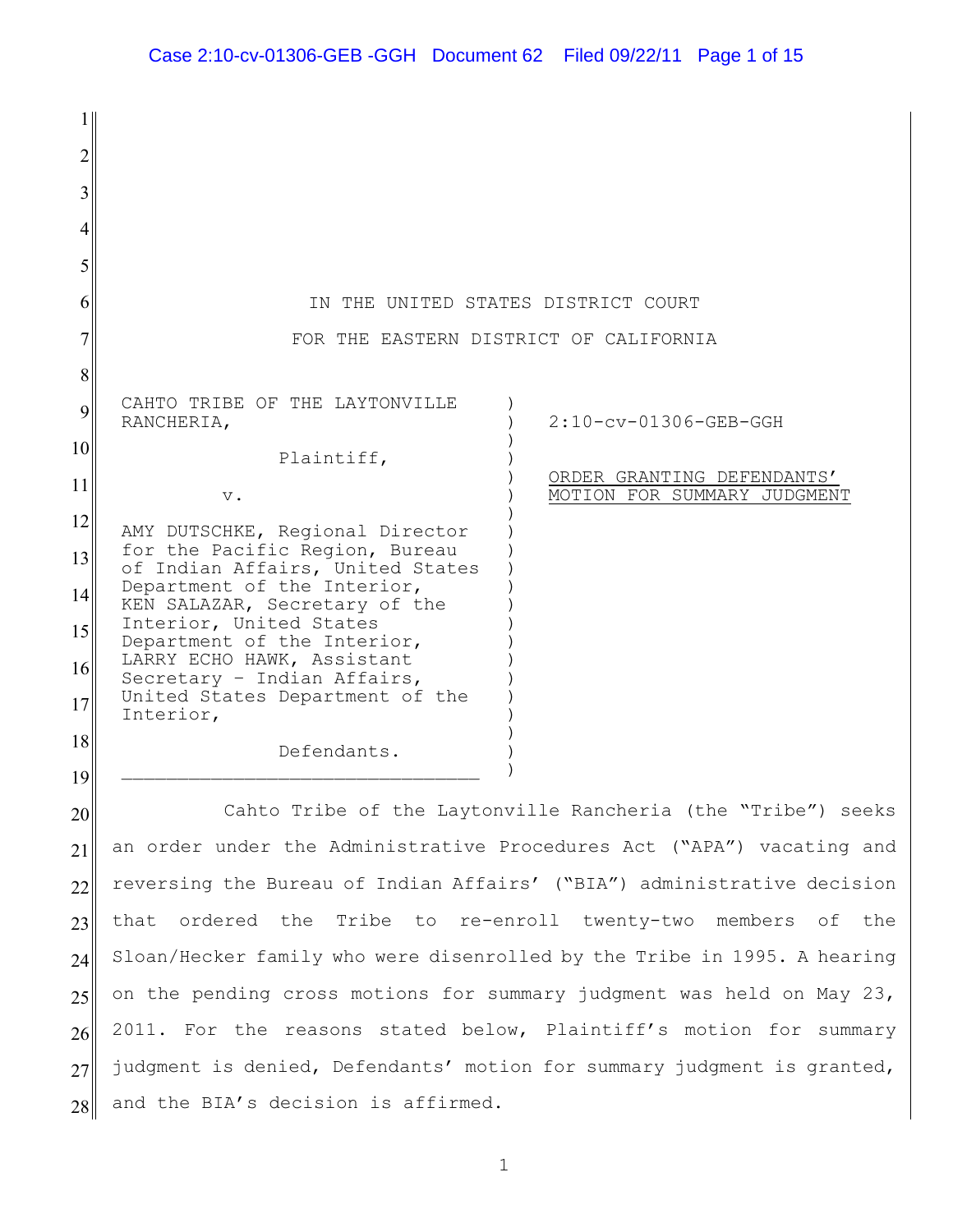# Case 2:10-cv-01306-GEB -GGH Document 62 Filed 09/22/11 Page 2 of 15

#### 1 2 3 4 5 6 7 8 9 10 11 12 13 14 15 16 17 18 19 20 21 22 23 24 25 **I. LEGAL STANDARD** The BIA's decision may be vacated and reversed under the APA only if it is "arbitrary, capricious, an abuse of discretion, or otherwise not in accordance with law." 5 U.S.C. § 706(2)(A). The reviewing court should reverse an agency decision as arbitrary and capricious "only if the agency relied on factors Congress did not intend it to consider, entirely failed to consider an important aspect of the problem, or offered an explanation that runs counter to the evidence before the agency[.]" The Lands Council v. McNair, 537 F.3d 981, 987 (9th Cir. 2008) (en banc) (citation and internal quotation marks omitted). However, "[p]urely legal questions are reviewed de novo." Howard v. F.A.A., 17 F.3d 1213, 1215 (9th Cir. 1994); see 5 U.S.C. § 706 ("the reviewing court shall decide all relevant questions of law, [and] interpret constitutional and statutory provisions"). **II. UNCONTROVERTED FACTS A. Membership in the Tribe** The Tribe "is a federally-recognized Indian tribe." (Pl.'s Statement of Undisputed Facts ("SUF") ¶ 1; Defs.' SUF ¶ 1.) "The Tribe is organized under Articles of Association adopted by the Tribe in 1967 . . . . " (Pl.'s SUF  $\mathbb{I}$  2; Defs.' SUF  $\mathbb{I}$  1.) Membership in the Tribe is governed by Article III of the Tribe's Articles of Association. (Pl.'s SUF ¶ 3.) Article III(A) provides that persons eligible for membership are: 1. All living persons listed on the official census of the Laytonville Rancheria as of October 31, 1944.

2. All living descendants of persons listed on the official census of the Laytonville Rancheria as of October 31, 1944, provided such descendants possess at least one-fourth (1/4) degree California Indian blood.

26

27

28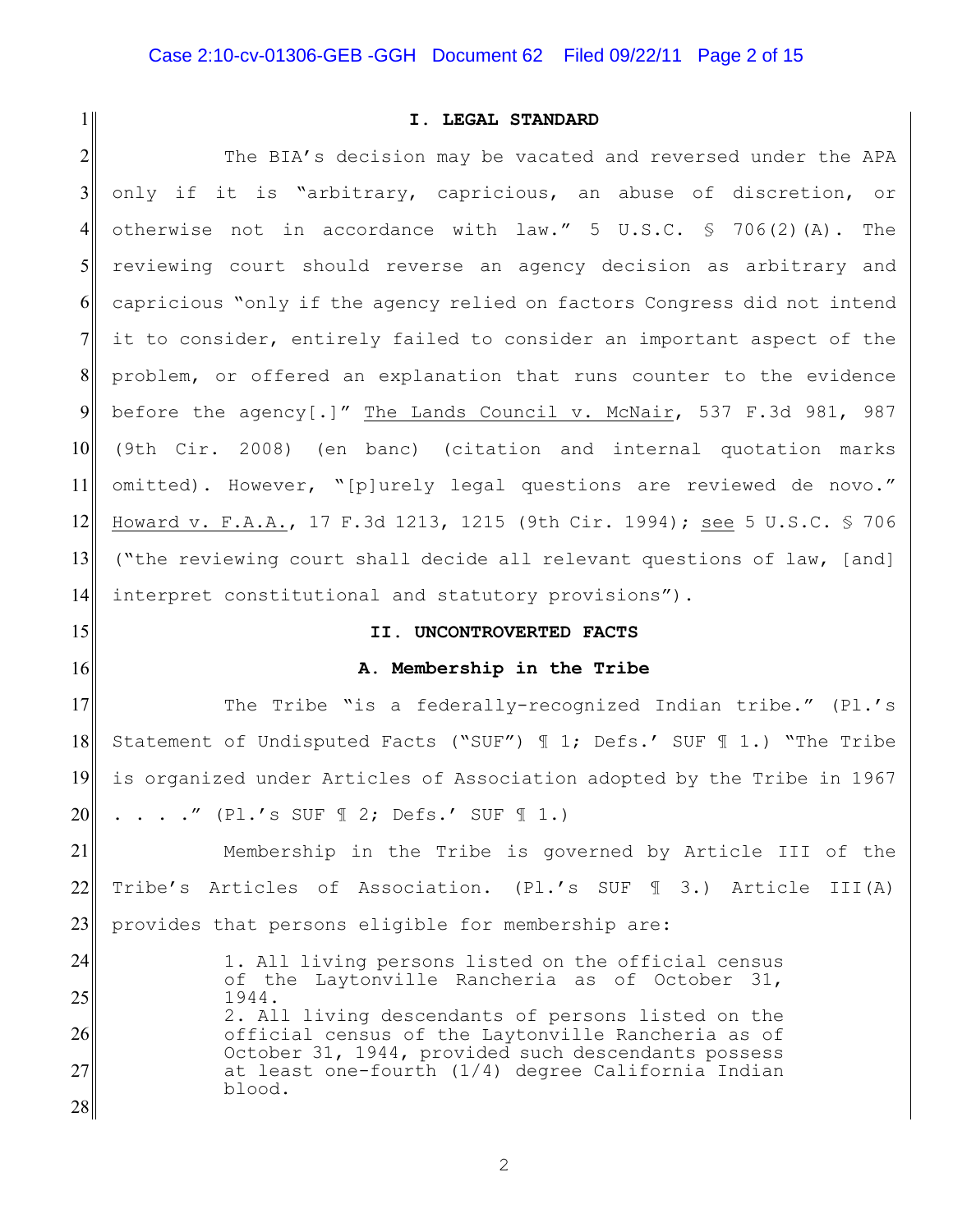# Case 2:10-cv-01306-GEB -GGH Document 62 Filed 09/22/11 Page 3 of 15

1 (Articles of Ass'n III(A), Administrative Record ("AR") 286.)

Paragraph 3 of Article III(A) provides:

Persons who meet the requirements of Article III.A.1 and Article III.A.2 shall be ineligible for membership if they have been affiliated with any other tribe, group or band to the extent of  $(a)$ being included on a formal membership roll, (b) having received an allotment or formal assignment of land, (c) having been named as a distributee or dependent of a distributee in a reservation distribution plan.

8 Id.

2

3

4

5

6

7

9 10 11 12 13 14 15 16 17 18 19 20 21 22 23 24 25 26 27 28 "The Tribe has enacted an ordinance governing enrollment, Ordinance No. 1." (Pl.'s SUF ¶ 4.) Ordinance No. 1 "set[s] forth requirements and procedures to govern the enrollment of persons whose names shall be placed on the membership roll of the [Tribe]." (Ordinance No. 1, AR 280.) Section 6 of Ordinance No. 1 concerns "Appeals" and prescribes: "A person disapproved for enrollment shall be notified in writing of the reason(s) for disapproval and informed of his right to appeal to the Area Director, Bureau of Indian Affairs, Sacramento, California, within 30 days following receipt of the rejection notice." Id. 285. Section 7 of Ordinance No. 1 concerns "Membership Roll Preparation" and prescribes: "After final decisions have been rendered on all applications, a roll shall be prepared with a certification as to its correctness by the Enrollment Committee and the Area Director, Bureau of Indian Affairs." Id. 282. Section 8 of Ordinance No. 1 concerns "Keeping Membership Roll Current" and prescribes: "Each new Executive Committee . . . shall be responsible for reviewing the membership roll and keeping the roll current by . . . making corrections as necessary including deleting of names of persons on the roll who were placed there erroneously, fraudulently, otherwise incorrectly . . . ." Id.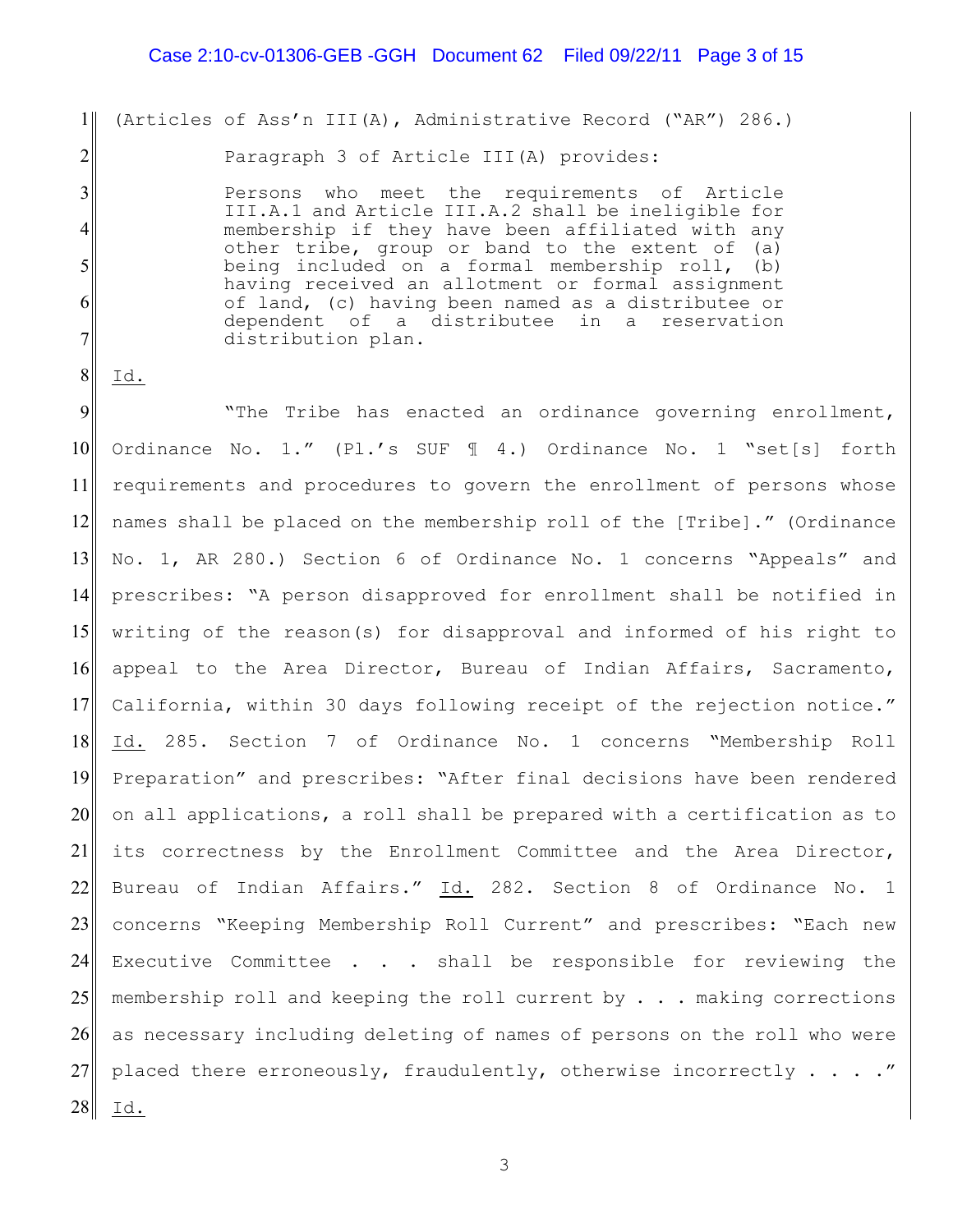# Case 2:10-cv-01306-GEB -GGH Document 62 Filed 09/22/11 Page 4 of 15

1

# **B. Disenrollment of the Sloan/Hecker Family**

 $2\|$ 3 4 5 6 7 8 9 10 11 "On September 19, 1995 the Tribe's General Council voted to remove from the Tribe's membership 22 individuals, members of a family with the surname Sloan, sometimes described as the Sloans/Heckers." (Pl.'s SUF ¶ 6; Defs.' SUF ¶ 2.) "In its September 19, 1995 decision, the General Council found that the Sloans 'have been affiliated with other tribes by being included on formal membership rolls and/or \* \* \* have been a distributee of a reservation distribution plan, namely the Hoopa/Yurok settlement' and thus were ineligible for membership under Article III.A.3 of the Tribe's Articles of Association." (Pl.'s SUF ¶ 7; Defs.' SUF  $\mathbb{I}$  2.)

12 13 14 15 16 17 "Soon after the Tribe's disenrollment decision, on September 29, 1995, an attorney representing the Tribe requested the BIA's recognition of the disenrollment action." (Defs.' SUF ¶ 4.) "On October 4, 1995, the [BIA] Superintendent responded stating that the matter was internal to the Tribe and that he had referred it to the Tribe's Executive Committee." Id.

18 19 20 "From 1995 to 1999, BIA officials declined requests by the Sloans and others to intervene and maintained that the Tribe's disenrollment action was an internal matter." (Pl.'s SUF ¶ 11.)

21 22 23 24 25 26 "On May 13, June 24, and August 2, 1999, Gene Sloan, one of the disenrolled individuals, wrote to the Regional Director and formally requested an appeal regarding the Tribe's disenrollment decision and the removal of the Sloan/Heckers from the Tribe's membership rolls." (Defs.' SUF  $\parallel$  7; Pl.'s SUF  $\parallel$  9.) The BIA did not act on Gene Sloan's appeals until 2009. (2009 Decision, AR 1-5.)

27 28 "[I]n July 1999, after receiving additional complaints from some of the disenrolled individuals, the Superintendent [of the BIA]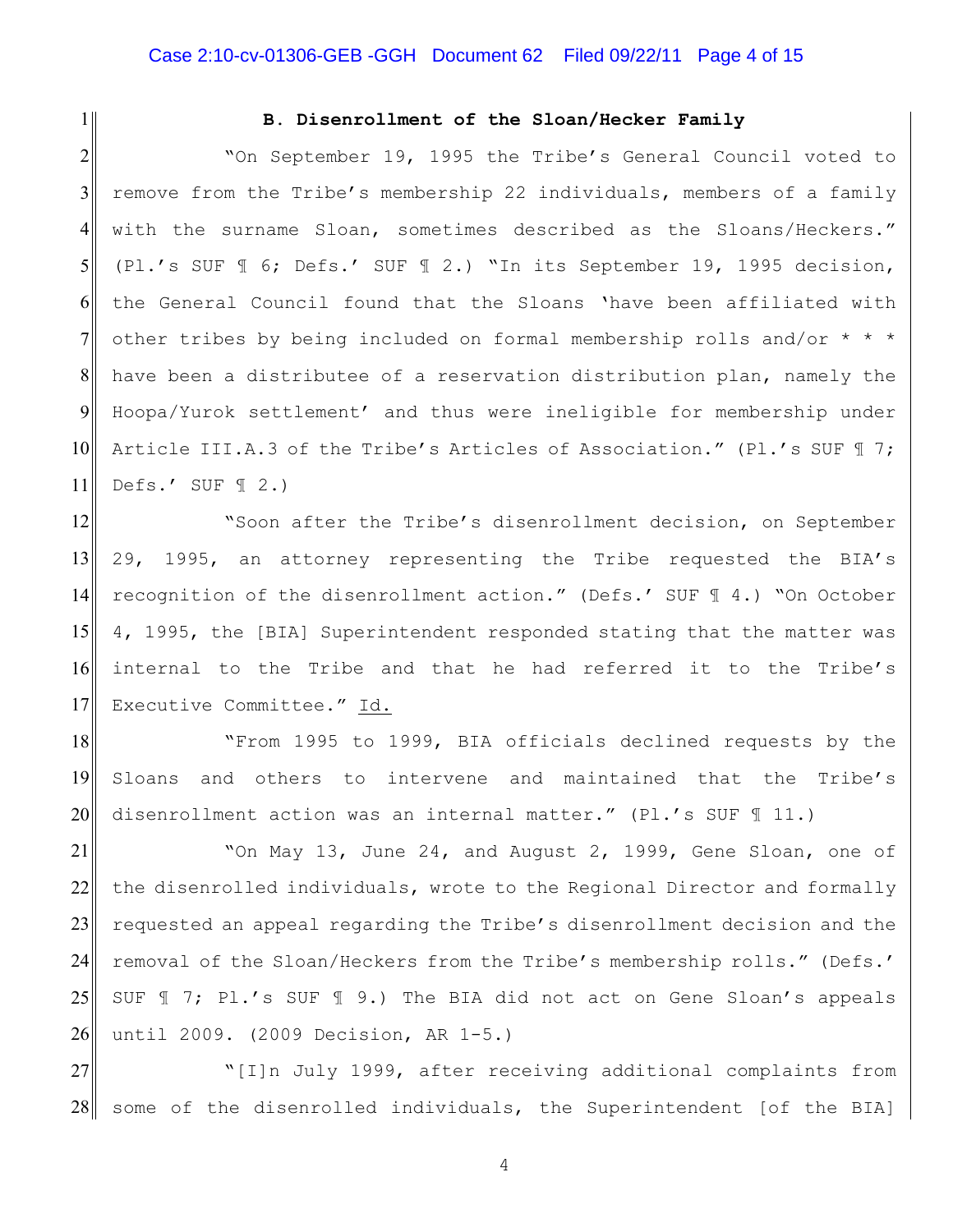# Case 2:10-cv-01306-GEB -GGH Document 62 Filed 09/22/11 Page 5 of 15

1 2 3 4 5 wrote to the Tribe and asked that the Tribe reconsider its disenrollment decision." (Defs.' SUF ¶ 5.) "Following this communication, the BIA corresponded and met with Tribal officials concerning the disenrollment decision, . . . and as a result, the Tribe agreed to attempt to resolve the matter internally." Id. ¶ 6.

6

#### **C. First BIA Decision and Subsequent Appeals**

7 8 9 10 11 12 13 14 15 "On February 18, 2000, the Superintendent wrote to the Tribe's Chairperson acknowledging receipt of a letter . . . informing the Superintendent that the Tribe's efforts to resolve the matter internally had been unsuccessful and requesting . . . that the dispute be referred to a formal mediation service." (Defs.' SUF ¶ 8; Pl.'s SUF ¶ 12.) "The Superintendent did not respond to the attorney's request for referral to mediation, but instead, informed the Chairperson that . . . the BIA had not changed its initial position and did not recognize the Tribe's disenrollment decision." Id.

16 17 18 19 20 21 "The Tribe appealed the Superintendent's decision dated February 18, 2000 to the Regional Director [of the BIA]." (Pl.'s SUF ¶ 13; Defs.' SUF ¶ 9.) "On December 19, 2000, the Regional Director issued a decision stating that he fully supported the Superintendent's decision not to recognize the Tribe's disenrollment decision." (Defs.' SUF ¶ 10; Pl.'s SUF ¶ 16.)

22 23 24 25 26 27 28 "The Tribe appealed the Regional Director's December 19, 2000 decision to the IBIA [(Interior Board of Indian Appeals)]." (Pl.'s SUF ¶ 17; Defs.' SUF ¶ 11.) "By an opinion and order entered on December 19, 2002, the IBIA vacated the Regional Director's and Agency Superintendent's decisions." (Pl.'s SUF ¶ 22; Defs.' SUF ¶ 12.) In its decision, the IBIA did "not reach the merits of the enrollment dispute because it agree[d] with the Tribe that the BIA officials lacked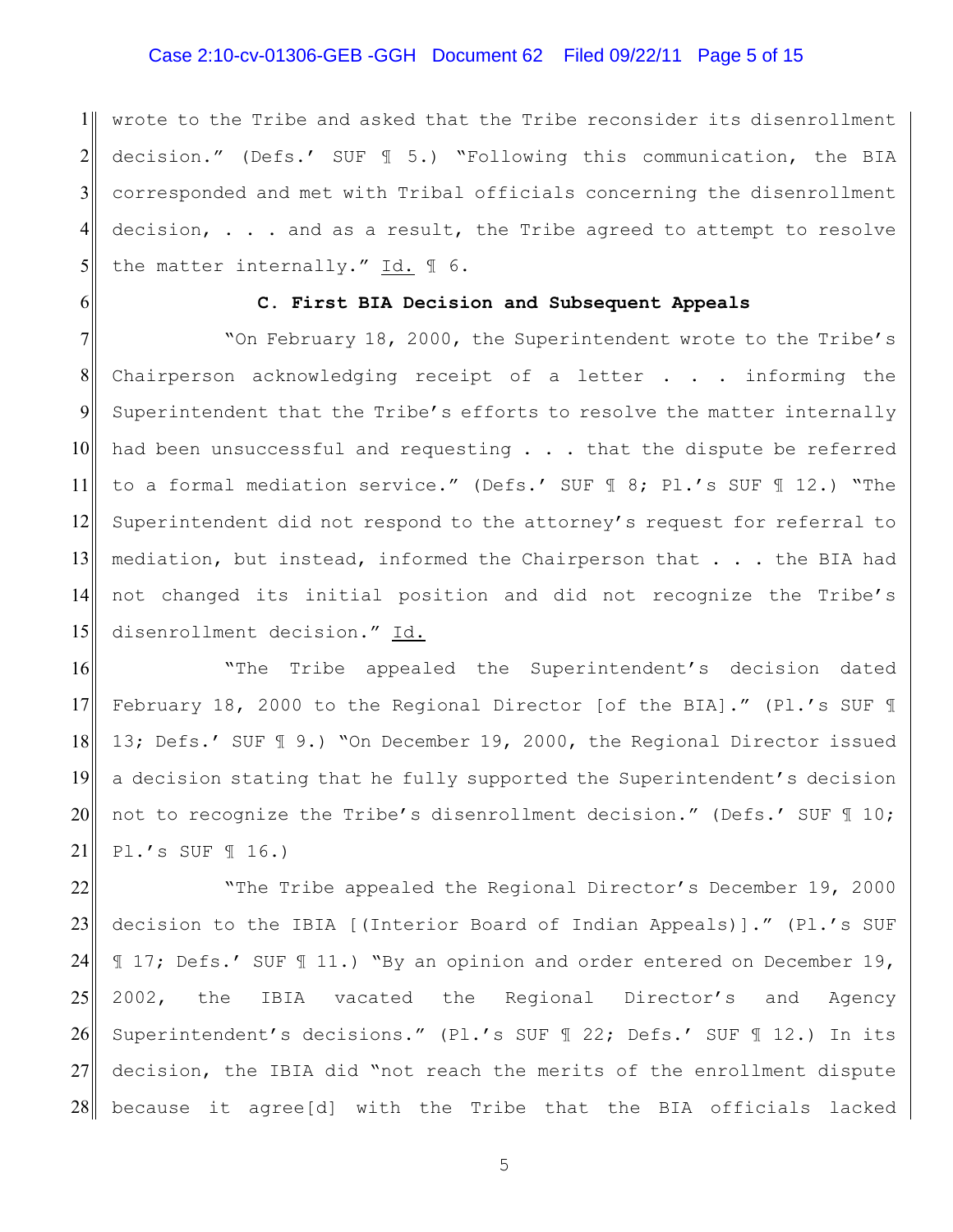# Case 2:10-cv-01306-GEB -GGH Document 62 Filed 09/22/11 Page 6 of 15

1 2 3 decision-making authority in the circumstances [in which the issue arose]." Cahto Tribe of Laytonville Rancheria v. Pac. Reg'l Dir., Bureau of Indian Affairs, 38 IBIA 244, 246 (2002).

4

#### **D. Second BIA Decision and Current Appeal**

5 6 7 8 "From the date of the IBIA's 2002 decision . . . until shortly before March 26, 2009, the Tribe heard nothing from the Bureau of Indian Affairs to suggest that any issues regarding . . . the Tribe's September 19, 1995 decision were unresolved or pending." (Pl.'s SUF ¶ 25.)

9 10 11 12 13 14 15 "On October 3, 2008, an attorney for the Sloan/Heckers wrote to the Regional Director 'on behalf of Mr. Gene William Sloan of Laytonville Rancheria and the members of his family,' and advised the Regional Director that the BIA had never taken action on Mr. Sloan's 1999 appeals." (Defs.' SUF 15.) "Four months later, when the BIA still had not acted on Mr. Sloan's 1999 appeals, the Sloan/Heckers' attorney wrote to the Regional Director again . . . . " Id.  $\mathbb I$  16.

16 17 18 19 20 21 22 23 24 25 26 "On March 26, 2009 the Regional Director issued a decision [(the '2009 Decision')] in which he assumed jurisdiction over the enrollment matter in response to Mr. Sloan's appeals dated May 13, June 24 and August 2, 1999 and citing 25 C.F.R. Part 62." (Pl.'s SUF ¶ 26; Defs.' SUF ¶ 17.) The Regional Director stated: "after reviewing the Tribe's disenrollment action, the Tribe's misinterpretation of the Hoopa/Yurok Settlement Act, and its mis-application of Article III of its Articles of Association violated members rights under federal law." (2009 Decision, AR 005). The Regional Director then "instruct[ed] the General Council to place the Sloan/Hecker Family members names on the Tribe membership roll immediately." Id.

27 28 Subsequently, the Tribe filed this action in federal court challenging the BIA's 2009 Decision under the APA. (Compl.  $\mathbb I$  1.) The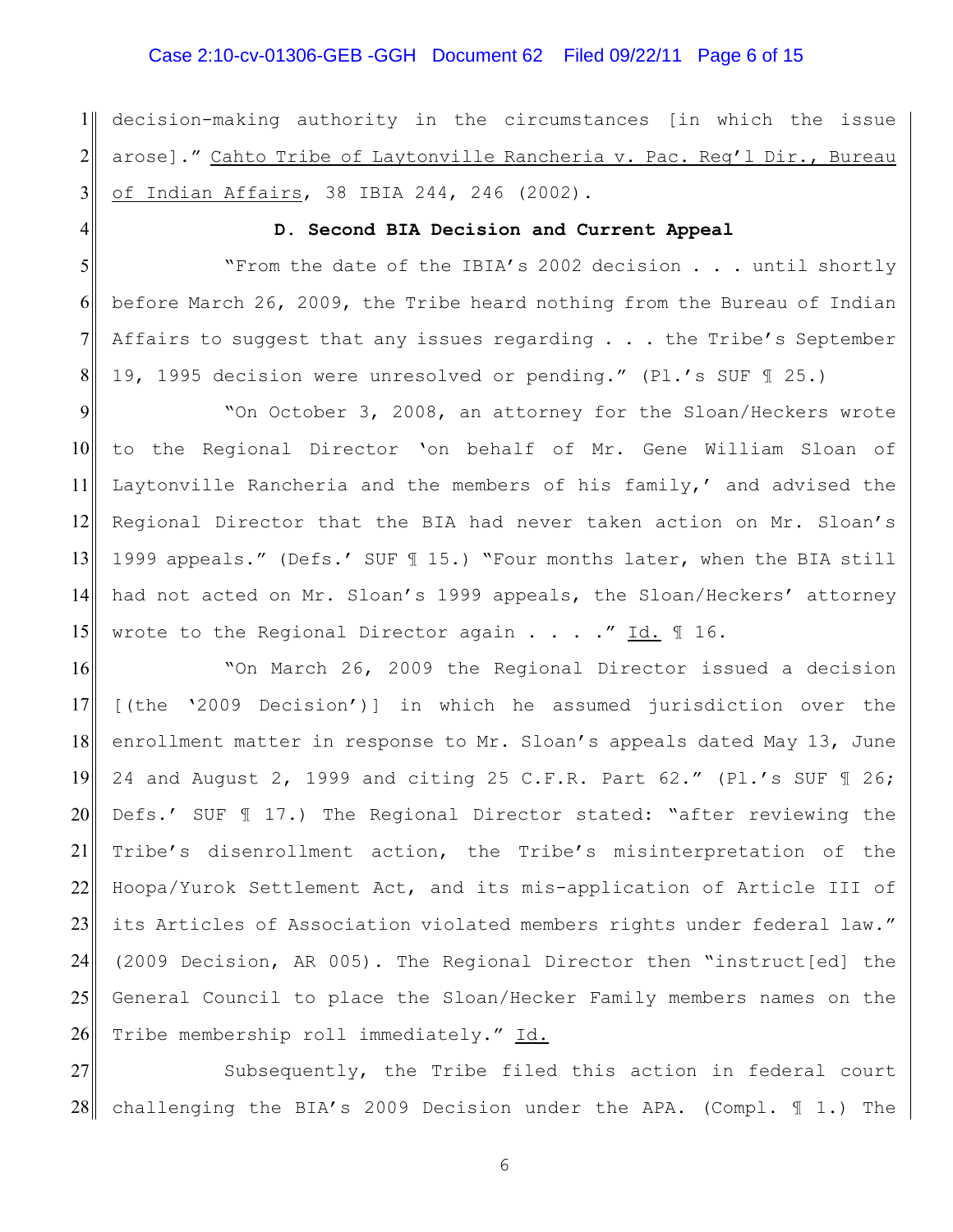## Case 2:10-cv-01306-GEB -GGH Document 62 Filed 09/22/11 Page 7 of 15

1 2 3 4 5 6 7 8 Tribe alleges the following five claims in its Complaint: 1) the principles of res judicata and administrative finality barred the BIA from rendering its 2009 Decision; 2) the BIA's decision is in excess of statutory authority and contrary to law; 3) the BIA failed to defer to the Tribe's interpretation of tribal law regarding eligibility for membership; 4) the BIA's decision was arbitrary and capricious and unwarranted by the facts; and 5) the BIA's decision is contrary to federal regulations. Id. ¶¶ 25-44.

#### **III. DISCUSSION**

9

10

24

25

26

27

28

#### **A. The IBIA'S 2002 Decision**

11 12 13 14 15 16 17 18 The Tribe argues the BIA "was precluded by [the IBIA] decision from relitigating the IBIA's determination that the BIA lacked jurisdiction to review the Tribe's 1995 decision to disenroll the Sloans." (Pl.'s Mot. 13:5-8.) Defendants counter "there has been no final judgment on the merits concerning the BIA's jurisdiction to review the Tribe's disenrollment decision in the circumstances presented in this case, i.e., in the context of Gene Sloan's 1999 appeals from the disenrollment decision." (Defs.' Mot. 16:8-10.)

19 20 21 22 23 "Res judicata is applicable whenever there is (1) an identity of claims, (2) a final judgment on the merits, and (3) privity between parties." U.S. v. Liquidators of European Federal Credit Bank, 630 F.3d 1139, 1150 (9th Cir. 2011) (citation and internal quotation marks omitted).

> When applied to administrative decisions, the res judicata doctrine is not as rigid as it is with courts; there is much flexibility which is intended to adapt the doctrine to the unique problems of administrative justice. Nevertheless, the doctrine retains full force when applied to adjudications of past facts, where the second proceeding involves the same claim or the same transaction.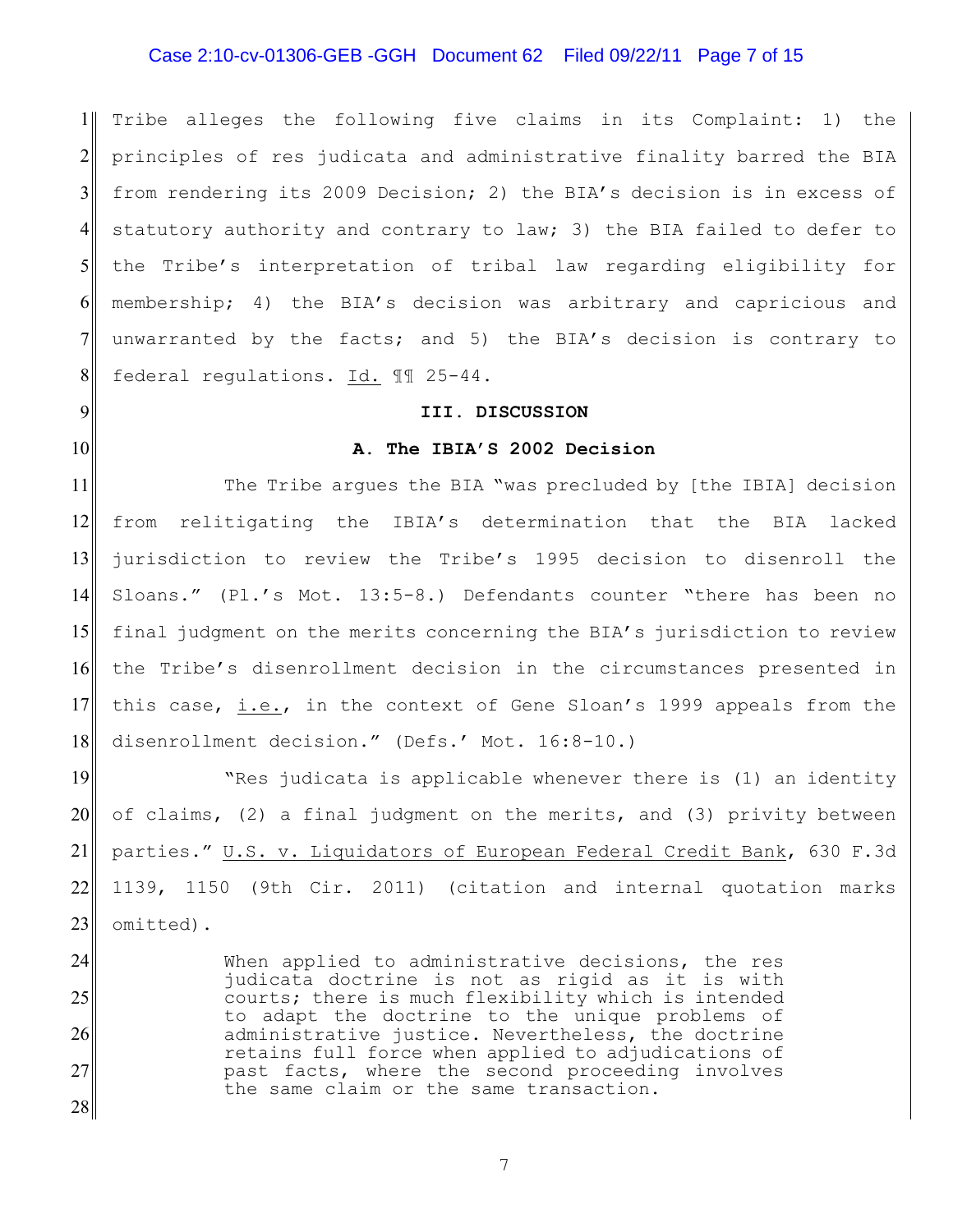# Case 2:10-cv-01306-GEB -GGH Document 62 Filed 09/22/11 Page 8 of 15

 $1<sub>||</sub>$ 2 3 4 5 6 7 Stuckey v. Weinberger, 488 F.2d 904, 911 (9th Cir. 1973) (citations and internal quotation marks omitted). "Although a dismissal because of lack of jurisdiction is not res judicata on the merits of the underlying action, a finding with respect to jurisdictional facts will be treated as res judicata in subsequent actions with respect to those facts." Gupta v. Thai Airways Intern., Ltd., 487 F.3d 759, 767 (9th Cir. 2007) (citation and internal quotation marks omitted).

8 9 10 11 12 13 14 15 16 17 The IBIA held that "nothing presently before the Board shows that BIA had any jurisdiction, in the circumstances in which the issue arose, to render a decision in the Tribe's disenrollment dispute." Cahto Tribe, 38 IBIA at 249. The IBIA "decline[d] to interpret [25 C.F.R.] Part 62 or the Tribe's ordinance for the purpose of determining whether Sloan's appeals would be cognizable under that part [since] . . . it [was] enough to note that neither the Superintendent nor the Regional Director purported to address Sloan's appeals." Id. at 247-48. The IBIA's holding was limited to a finding that the BIA lacked jurisdiction under the circumstances in which the issue arose. Id. at 249.

18 19 20 21 22 23 24 25 In the 2009 Decision, the BIA addressed Gene Sloan's appeals and asserted it had authority to act under 25 C.F.R. Part 62. (2009 Decision, AR 1-5.) The IBIA's decision was limited to the circumstances of the case and specifically did not address whether the BIA would have jurisdiction if it was addressing Gene Sloan's appeals and acting under the authority granted in 25 C.F.R. Part 62. Since the scope of the IBIA's ruling does not encompass the BIA's ability to act on Gene Sloan's appeals, the IBIA ruling does not bar the BIA's 2009 Decision.

**B. The BIA's Delay in Acting on Gene Sloan's Appeals**

26

27 28 The Tribe argues the BIA's "assumption of jurisdiction in the 2009 Decision was . . . arbitrary and capricious [since] [i]t was issued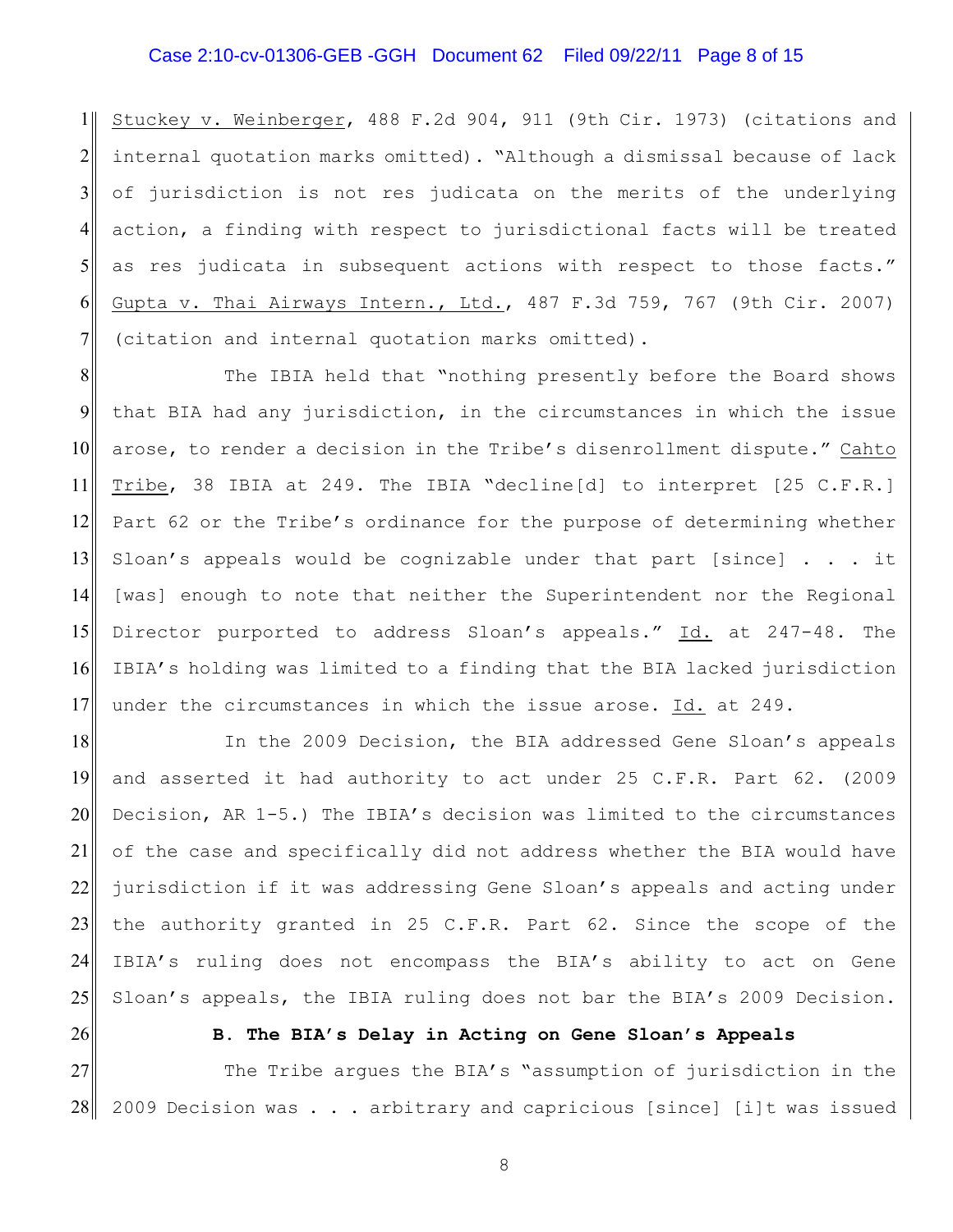### Case 2:10-cv-01306-GEB -GGH Document 62 Filed 09/22/11 Page 9 of 15

1 2 3 4 5 6 7 8 more than 13 years after the Tribe's September 19, 1995 decision and was wholly inconsistent with the BIA's action for six years following the IBIA's 2002 decision[.]" (Mot. 19:11-14.) Defendants counter that the BIA did not "suddenly come to the conclusion that the appeals made by Gene Sloan in 1999 were still pending, and that . . . [it] did not arbitrarily reverse course one day after six years of silence or seeming acquiescence." (Defs.' Mot. 19:10-12 (citation and internal quotation marks omitted).)

9 10 11 12 13 14 15 16 17 18 19 20 "[A]n agency changing its course must supply a reasoned analysis indicating that prior policies and standards are being deliberately changed, not casually ignored, and if an agency glosses over or swerves from prior precedents without discussion it may cross the line from the tolerably terse to the intolerably mute." Northwest Environmental Defense Center v. Bonneville Power Admin., 477 F.3d 668, 687-88 (9th Cir. 2007). "That is, an agency must cogently explain why it has exercised its discretion in a given manner, and in reviewing that explanation, we must consider whether the decision was based on a consideration of the relevant factors and whether there has been a clear error of judgment." Id. at 687 (citation and internal quotation marks omitted).

21 22 23 24 25 26 27 28 The BIA's decision to rule on Gene Sloan's appeals was not a change in course or a change in prior policies, since the BIA's 2009 Decision is consistent with its prior decisions regarding the Tribe's 1995 disenrollment decision. For example, in July 1999, the Superintendent of the BIA asked the Tribe to reconsider its disenrollment decision; in February 2000, the Superintendent of the BIA issued a decision in which he refused to recognize the Tribe's decision to disenroll the Sloan/Heckers; and in December of 2000, the Regional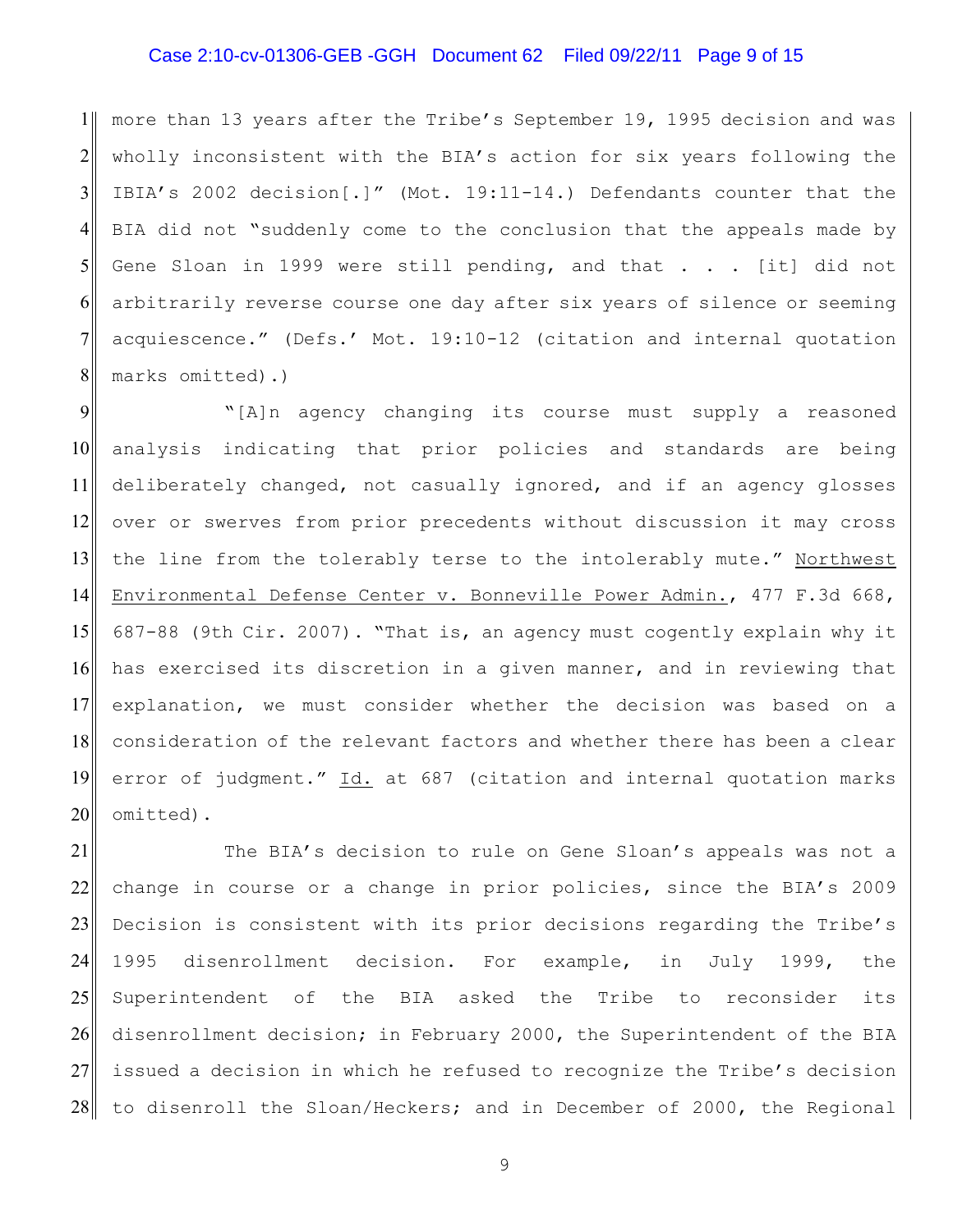## Case 2:10-cv-01306-GEB -GGH Document 62 Filed 09/22/11 Page 10 of 15

1 2 3 4 Director of the BIA issued a decision in which he refused to recognize the Tribe's decision to disenroll the Slaon/Heckers. (AR 105-07, 175-76, 182-83.) Therefore, the BIA's 2009 Decision was not a change in course or a change in prior policies.

5 6 7 8 9 10 11 12 13 Although it is evident the BIA did not decide Gene Sloan's appeals in a timely manner since the BIA did not act upon those appeals until 2009, it is also clear that Gene Sloan appealed the Tribe's decision in 1999. When the BIA acted on the appeals in 2009 that action was in response to the urging of Gene Sloan; Gene Sloan wrote a letter to the BIA in October 2008 in which he requested it act on his 1999 appeals. Even though the BIA was slow to act on Gene Sloan's appeals, this delay does not make the BIA's 2009 Decision arbitrary and capricious.

14

#### **C. Authority to Review the Tribe's Disenrollment Decision**

15 16 17 18 19 20 21 22 23 24 25 The Tribe argues the BIA's re-enrollment decision is unlawful because the Tribe's governing documents, consisting of its Articles of Association and Ordinance Number 1, do not authorize the BIA to review the Tribe's disenrollment decision. (Pl.'s Mot. 25:10-13.) The Tribe argues that "even where a tribe may delegate to the BIA authority to review a matter, such as in the manner contemplated by 25 C.F.R. Part 62, the Tribe's delegation of authority must be express and in plain terms." Id. 23:15-17. The Tribe argues the BIA "misconstrued the Tribe's Enrollment Ordinance" since the "plain text [of Ordinance Number 1] does not allow appeals of tribal disenrollment decisions to the BIA[.]" Id. 25:10-12 (emphasis in original).

26 27 28 Defendants counter that the Tribe's governing documents do authorize the BIA's review of the Tribe's disenrollment decision that was appealed; Defendants rely on provisions in the Tribe's governing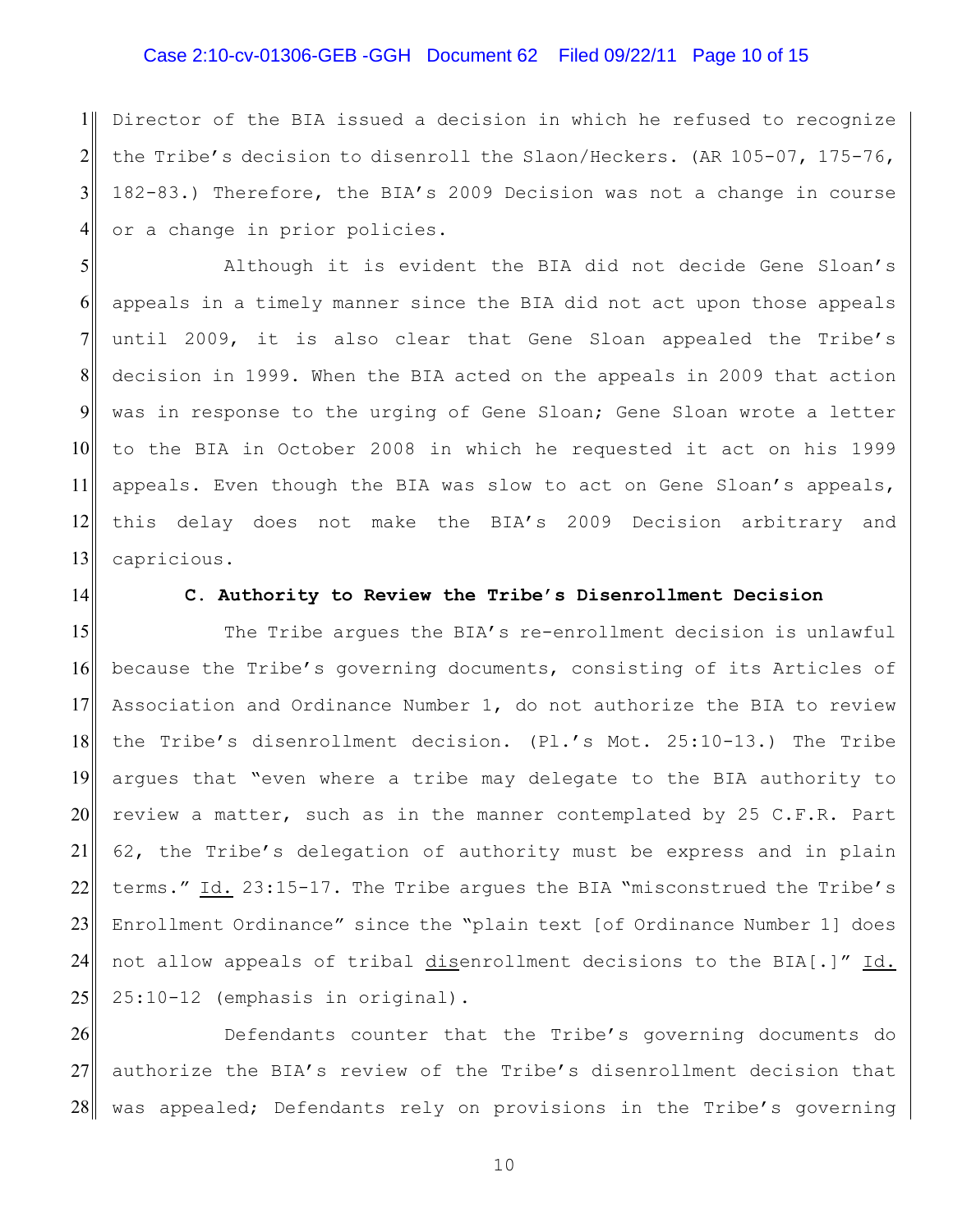# Case 2:10-cv-01306-GEB -GGH Document 62 Filed 09/22/11 Page 11 of 15

1 2 3 4 5 documents as support for their position. (Defs.' Mot. 12:16-13:19.) Specifically, Defendants argue that sections 6 through 8 of Ordinance Number 1, "read together", "unquestionably provide for an appeal to the [BIA] for determinations by the Tribe as to eligibility or ineligibility for tribal membership." (Defs.' Reply 4:25; Defs.' Mot. 13:21-14:1.)

6 7 8 9 10 11 12 13 14 "The regulations in [25 C.F.R. Part 62] . . . provide procedures for the filing of appeals from adverse enrollment actions by tribal committees, [if] . . . [a]n appeal to the Secretary is provided for in the tribal governing document." 25 C.F.R. § 62.2(b). 25 C.F.R. § 62.4(a)(3) prescribes: "A person who is the subject of an adverse enrollment action may file . . . an appeal. An adverse enrollment action is: . . . the disenrollment of a tribal member by a tribal committee when the tribal governing document provides for an appeal of the action to the Secretary[.]"

15 16 17 18 19 20 21 22 23 24 The Tribe's governing documents provide for an appeal to the BIA from adverse enrollment decisions. Section 6 of Ordinance Number 1 provides: "[a] person disapproved for enrollment" may appeal to the BIA; section 7 states the membership roll is to "be prepared with a certification as to its correctness by the  $\ldots$  [BIA][;]" and section 8 states the membership roll is to be kept current by "making corrections as necessary, including deleting of names of persons on the roll who were placed there erroneously, fraudulently, [or] otherwise incorrectly[.]" (Ordinance No. 1, AR 282, 285.) These sections provide the BIA authority to review the subject disenrollment decision.

25

**D. BIA's Reversal of the Tribe's Disenrollment Decision**

26 27 28 However, the Tribe also argues its disenrollment decision is based upon its interpretation of its own tribal governing documents, and therefore, is an interpretation based on its tribal sovereign authority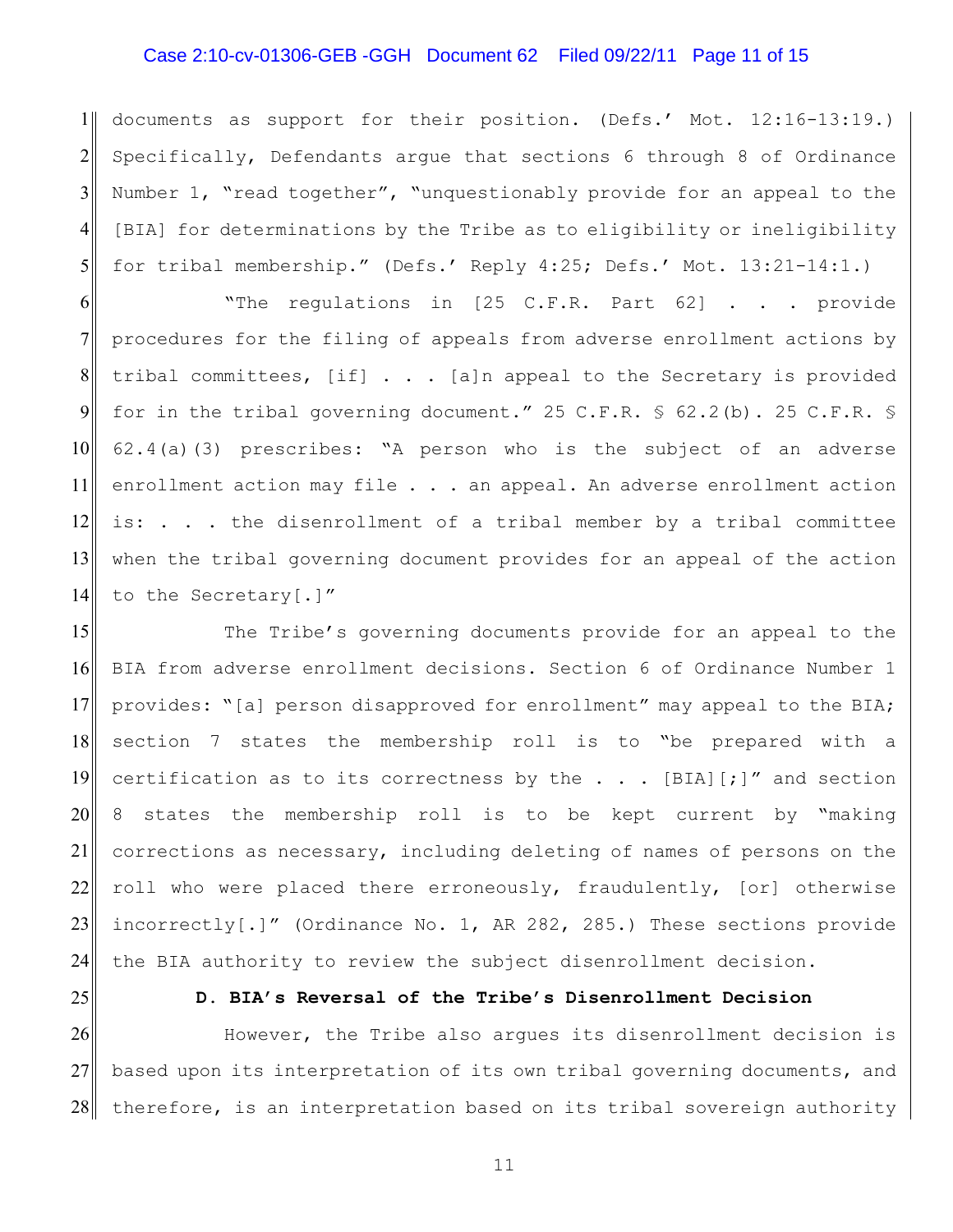### Case 2:10-cv-01306-GEB -GGH Document 62 Filed 09/22/11 Page 12 of 15

1 2 3 4 5 6 7 to which the BIA must give deference. (Pl.'s Mot. 27:3-6.) Defendants counter the Tribe's disenrollment decision is not based on the Tribe's interpretation of its governing documents, but rather constitutes the Tribe's misinterpretation of federal law prescribed in 25 U.S.C. § 1300i et. seq., the Hoopa Yurok Settlement Act, and the Initial Yurok Voter List prepared by the BIA in 1979, prior to the enactment of the Hoopa Yurok Settlement Act. (Defs.' Mot. 23:9-10.)

8 9 10 11 12 13 14 15 16 17 The BIA's decision shall be set aside only if it is "not in accordance with law." 5 U.S.C. § 706(2)(A). "[U]nder the doctrines of tribal sovereignty and self-determination, a tribe has the right initially to interpret its own governing documents in resolving internal disputes, and the [BIA] must give deference to a tribe's reasonable interpretation of its own laws." Ransom v. Babbitt, 69 F. Supp. 2d 141, 150 (D.D.C. 1999) (internal quotation marks omitted) (emphasis added). However, "the reviewing court shall decide all relevant questions of law, [and] interpret constitutional and statutory provisions[.]" 5 U.S.C. § 706.

18 19 20 21 22 23 24 25 26 27 28 The Tribe based its decision on Article III(A)(3) of the Tribe's Articles of Association which prescribes: "[p]ersons who meet the requirements [of membership]  $\ldots$ , shall be ineligible for membership if they have been affiliated with any other tribe, group or band to the extent of (a) being included on a formal membership roll, . . . [or] (c) having been named as a distributee or dependent of a distributee in a reservation distribution plan." (Articles of Ass'n III(A), AR 286-87.) "In its September 19, 1995 decision, the [Tribe] found that the [Sloan/Heckers] 'have been affiliated with other tribes by being included on formal membership rolls and/or  $\ldots$  . have been a distributee of a reservation distribution plan, namely the Hoopa/Yurok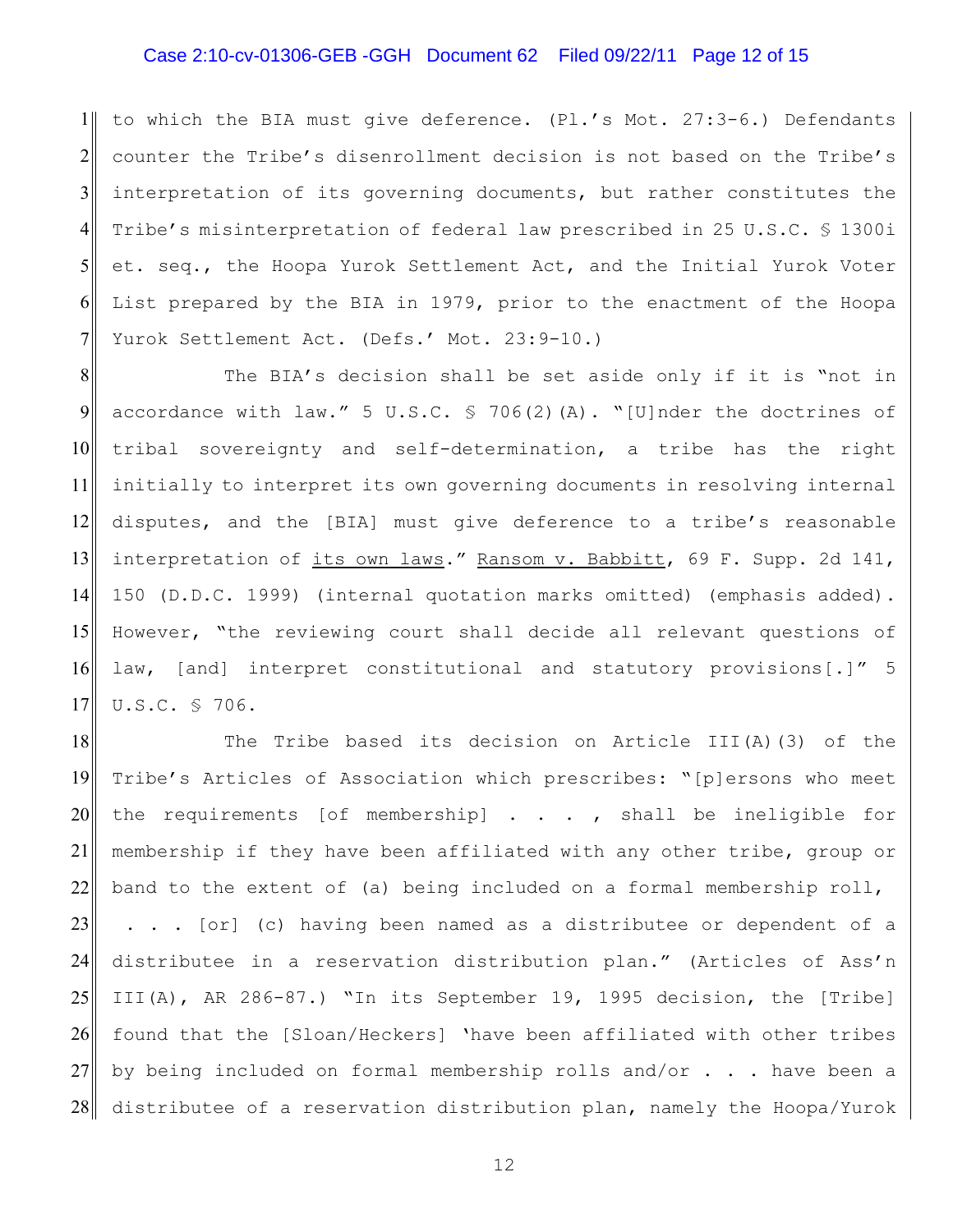### Case 2:10-cv-01306-GEB -GGH Document 62 Filed 09/22/11 Page 13 of 15

1 2 3 4 5 6 settlement' and thus were ineligible for membership under Article III.A.3 of the Tribe's Articles of Association." (Pl.'s SUF ¶ 7; Defs.' SUF ¶ 2.) The Tribe relied on the "'Initial Yurok Voter List' dated June 21, 1979" for its conclusion that the Sloan/Heckers "were . . . on the membership rolls of the Yurok Tribe[.]" (Pl.'s Mot. 33:1; Disenrollment Meeting Minutes, AR 223.)

7 8 9 10 11 12 The Tribe argues the Hoopa Yurok Settlement Act is a "distribution of Reservation assets" within the meaning of "reservation distribution plan" in its Articles of Association. (Pl.'s Mot. 32:5.) However, what the Tribe characterizes as a distribution of reservation assets is a legal settlement with the United States government, which federal law has not defined as a distribution of reservation assets.

13 14 15 16 17 18 19 20 21 22 23 24 25 26 27 28 As explained in the Senate Report on the Hoopa Yurok Settlement Act, the Act is intended to "resolve long standing litigation between the United States, the Hoop Valley Tribe and a large number of individual Indians[.]" S. Rep. No. 100-564, at 1 (1988). 25 U.S.C. § 1300i-3 prescribes that the Hoopa Yurok Settlement Act establish the Hoopa-Yurok Settlement Fund, which is composed of "monies derived from the joint reservation which are held in trust" (25 U.S.C. § 1300i (b)(1)) and a federal government monetary settlement contribution of \$10,000,000 (25 U.S.C. § 1300i-4(e)). The Senate Report explains "[t]he Fund, with the Federal share and with any earned income, is to be available to make the payments authorized by [25 U.S.C. § 1300i-5(d)]." S. Rep. No. 100-564, at 20. 25 U.S.C. § 1300i-5(d) provides a lump sum payment option; "[t]he option to elect a lump sum payment under this section is provided solely as a mechanism to resolve the complex litigation[.]" 25 U.S.C. § 1300i-5(d)(2). Therefore, the Sloan/Hecker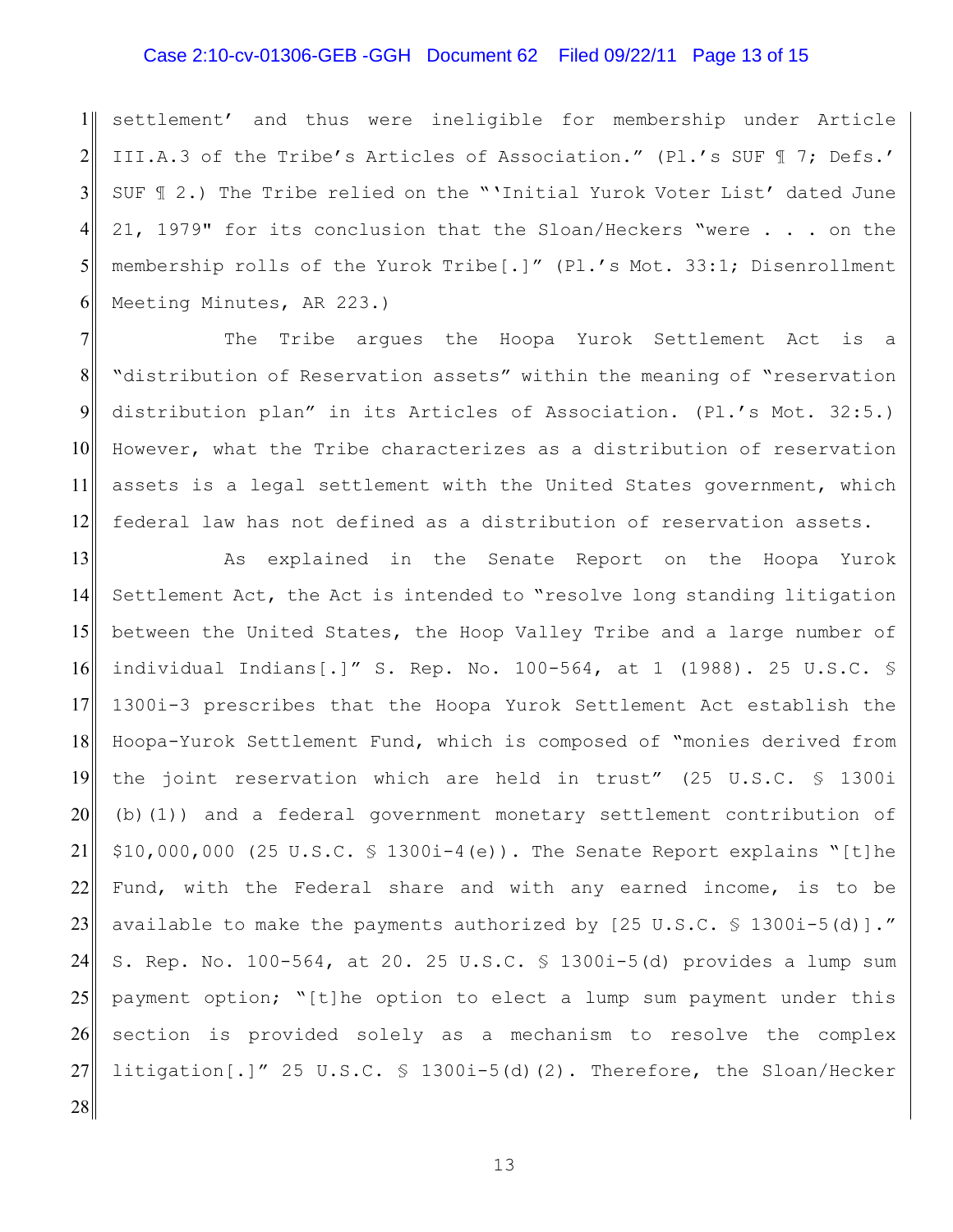### Case 2:10-cv-01306-GEB -GGH Document 62 Filed 09/22/11 Page 14 of 15

1 2 family members who received the lump sum payment option under 25 U.S.C. § 1300i-5(d) did not receive a distribution of reservation assets.

3 4 5 6 7 8 9 10 11 Further, contrary to the Tribe's argument, the Initial Yurok Voter List does not constitute a membership roll since the "the voters' list clearly is not a membership roll for the Yurok Tribe and inclusion on or exclusion from the list is not determinative of whether a person will be eligible for membership in the Yurok Tribe." Organization of the Yurok Tribe-Voting for Interim Tribal Governing Committee; Qualification and Procedures for Preparing a Voting List, 44 Fed. Reg. 24536 (Apr. 25, 1979) (to be codified at 25 CFR pt. 55). Therefore the BIA's 2009 Decision was in accordance with law.

12

#### **E. Scope of Gene Sloan's Appeals**

13 14 15 16 17 18 19 The Tribe argues Gene Sloan's appeal was solely an appeal for himself, not his family, and therefore, the BIA can only review the Tribe's decision to disenroll Gene Sloan, not the entire Sloan/Hecker family. (Pl.'s Mot. 34:6-24.) The Tribe argues the BIA's decision was "in excess of authority under federal regulations and contrary to law" since the BIA did not follow 25 C.F.R.  $\frac{62.5}{b}$  which requires the name of each individual appealing to be listed on the appeal. Id. 34:9-14.

20 21 22 23 Defendants counter that all of the individuals affected by the Tribe's disenrollment decision are included in enclosures to Gene Sloan's June 24, 1999 appeal and are therefore incorporated in that appeal. (Defs.' Mot. 14:18-20.)

24 25 26 27 28 In his letter dated June 24, 1999, Gene Sloan "formally request[ed] an appeal regarding our (Sloan/Hecker family members) removal from the Tribe Rolls . . . , in Resolution 99-6-3 and in the original minutes of September 1995." (AR 190.) Included with the June 24, 1999, letter were enclosures, including a copy of the Cahto Tribe